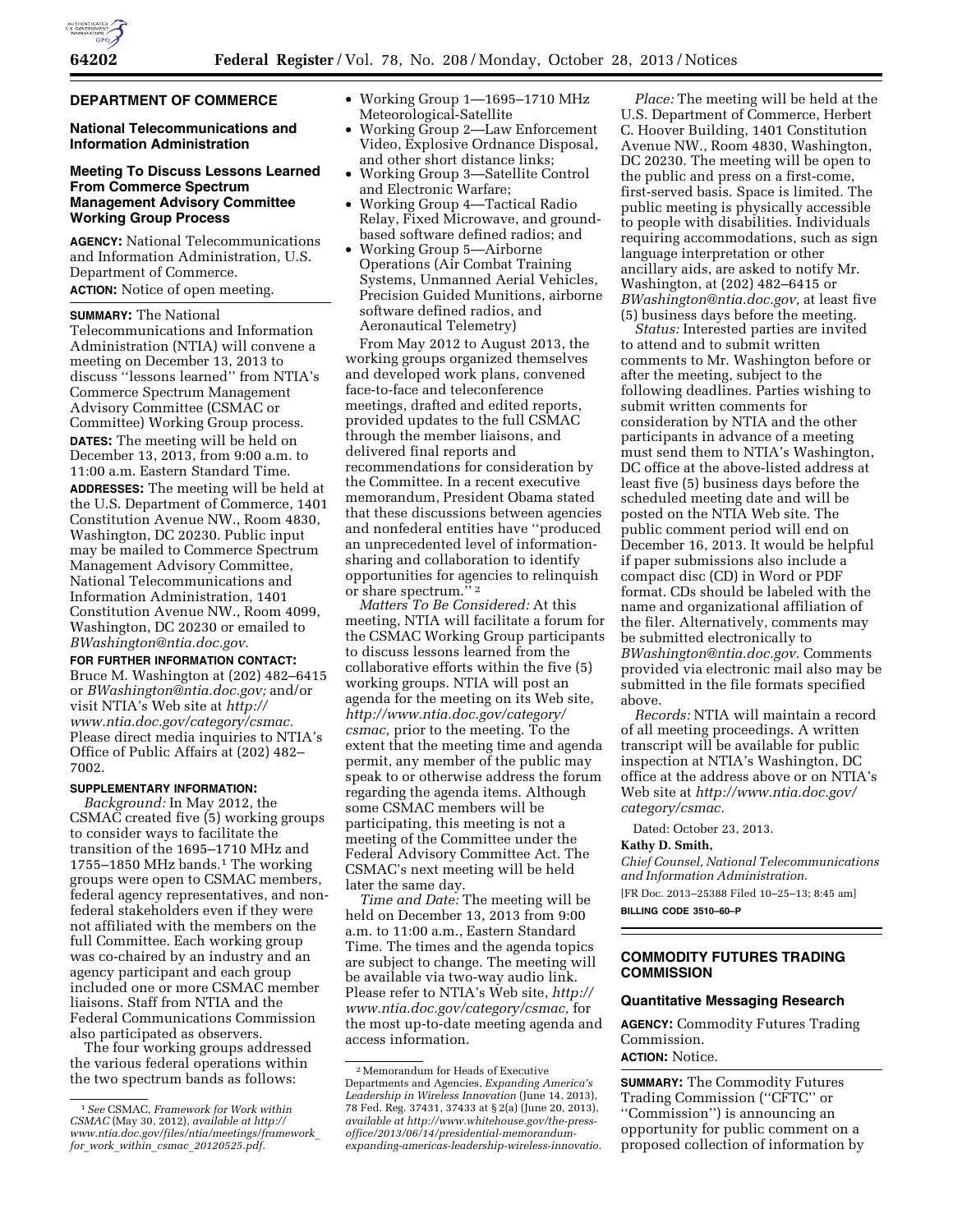the agency. Under the Paperwork Reduction Act (''PRA''), 44 U.S.C. 3501 *et seq.,* Federal agencies are required to publish notice in the **Federal Register**  concerning each proposed collection of information and to allow 30 days for public comment. The CFTC's Office of Consumer Outreach (OCO) develops campaigns to change consumer behaviors so that consumers can better avoid fraud as defined under the Commodities Exchange Act. The CFTC is posing survey questions to the public. This survey will include screening questions to identify the correct respondents and questions to determine optimal messages to help consumers identify, avoid, and report financial fraud as part of a consumer-facing antifraud campaign. This survey will follow qualitative message testing research (for which CFTC received fast-track OMB approval) and is necessary to identify, with statistical validation, which of these messages most effectively help consumers to identify, avoid, and report financial fraud.

**DATES:** Comments must be received on or before November 27, 2013.

**ADDRESSES:** You may submit comments, regarding the burden estimated or any other aspect of the information collection, including suggestions for reducing the burden to the Office of Information and Regulatory Affairs, Office of Management and Budget, Attention: Desk Officer for CFTC, 725 17th Street NW., Washington, DC 20503, and by any of the following methods:

*Agency Web site, via its Comments Online process: [http://](http://comments.cftc.gov) [comments.cftc.gov.](http://comments.cftc.gov)* Follow the instructions for submitting comments through the Web site.

*Mail:* Send to Melissa D. Jurgens, Secretary of the Commission, Commodity Futures Trading Commission, 1155 21st Street NW., Washington, DC 20581.

*Hand delivery/Courier:* Same as Mail above.

*Federal eRulemaking Portal: [http://](http://www.regulations.gov/search/index.jsp)  [www.regulations.gov/search/index.jsp.](http://www.regulations.gov/search/index.jsp)*  Follow the instructions for submitting comments.

Please submit your comments using only one method and identify that it is for the ''Quantitative Messaging Research.''

All comments must be submitted in English, or if not, accompanied by an English translation. Comments will be posted as received to *[http://](http://www.cftc.gov) [www.cftc.gov.](http://www.cftc.gov)* You should submit only information that you wish to make available publicly. If you wish the Commission to consider information that you believe is exempt from

disclosure under the Freedom of Information Act, a petition for confidential treatment of the exempt information may be submitted according to the procedures established in § 145.9 of the Commission's regulations.1

The Commission reserves the right, but shall have no obligation, to review, pre-screen, filter, redact, refuse, or remove any or all of your submission from *<http://www.cftc.gov>* that it may deem to be inappropriate for publication, such as obscene language. All submissions that have been redacted or removed that contain comments on the merits of the rulemaking will be retained in the public comment file and will be considered as required under the Administrative Procedure Act and other applicable laws, and may be accessible under the Freedom of Information Act.

**FOR FURTHER INFORMATION CONTACT:**  Nisha Smalls, Consumer Education & Outreach Specialist, 202–418–5000, *[consumers@cftc.gov,](mailto:consumers@cftc.gov)* Office of Consumer Outreach, Commodity Futures Trading Commission, Three Lafayette Centre, 1151 21st Street NW., Washington, DC 20581.

**SUPPLEMENTARY INFORMATION:** Under the PRA, federal agencies must obtain approval from the Office of Management and Budget (''OMB'') for each collection of information they collect or sponsor. The collection of information is defined in 44 U.S.C. 3502(3) as the obtaining, causing to be obtained, soliciting of facts or opinions by or for an agency, regardless of form or format from ten or more persons. An agency may not conduct or sponsor, and a person is not required to respond to, a collection of information unless it displays a valid OMB control number. The Commission is submitting this collection of information to OMB for approval and assigning of a collection number, pursuant to 5 CFR 1320.10.

Section 3506(c)(2)(A) of the PRA, 44 U.S.C. 3506(c)(2)(A), requires federal agencies to provide a 60-day notice in the **Federal Register** for each proposed collection of information before submitting the collection to OMB for approval. Under OMB regulations, which implement provisions of the PRA, certain facts or opinions submitted in response to general solicitations of comments from the public, published in the **Federal Register** or other publications, 5 CFR 1320.3(h)(4), or facts or opinions obtained or solicited at or in connection with public hearings or meetings, 5 CFR 1320.3(h)(8), are excluded from the OMB approval process.

In 2010, the Dodd-Frank Act 2 expanded the Commission's authority to, among other matters related to regulatory oversight, establish funding of consumer education initiatives under its new Whistleblower authority.3 Under this new authority, the Commission established an OCO to, among other efforts, survey the public regarding consumer education initiatives.4 This notice announces a public survey. The survey will include screening questions to identify the correct respondents and questions to determine optimal messages to help consumers identify, avoid, and report financial fraud as part of a consumerfacing anti-fraud campaign. This survey will follow qualitative message testing research (for which CFTC received fasttrack OMB approval) and is necessary to identify, with statistical validation, which of these messages most effectively help consumers to identify, avoid, and report financial fraud.

The OCO will use the information collected in the survey to develop effective methods to inform the public on how best to detect and report financial fraud. This will be done by creating a final summary report that combines key findings from both the survey as well as other qualitative research.

Findings from the summary report will be used to inform a directional document to be used by the OCO that will include recommendations on primary messages, support points, content, overall tone, phrasing and imagery of outreach efforts on financial fraud, as well as how to use these messages in various communications channels (e.g. online, print, radio, TV and collateral materials).

The survey will be administered using an online survey tool. The online modality approach will allow presentation of test material to participants in a more convenient and time-efficient manner than other collection methods such as mall intercepts. The online method also allows for a quicker turnaround for data collection. No other collection methods will be used.

The screening questions will take about 1 minute to complete. It is anticipated that 2,200 people will be screened. The survey will take 15 minutes. 1,100 people will take the 15 minute survey. Based on these

<sup>1</sup> 17 CFR 145.9.

<sup>2</sup>*See* Dodd-Frank Wall Street Reform and Consumer Protection Act, Public Law 111–203,124 Stat. 1376 (2010). The text of the Dodd-Frank Act may be accessed at *[http://www.cftc.gov/Law](http://www.cftc.gov/LawRegulation/DoddFrankAct/index.htm) [Regulation/DoddFrankAct/index.htm.](http://www.cftc.gov/LawRegulation/DoddFrankAct/index.htm)* 

<sup>3</sup>*See* 7 U.S.C. 26.

<sup>4</sup>*See* 17 CFR 165.12.